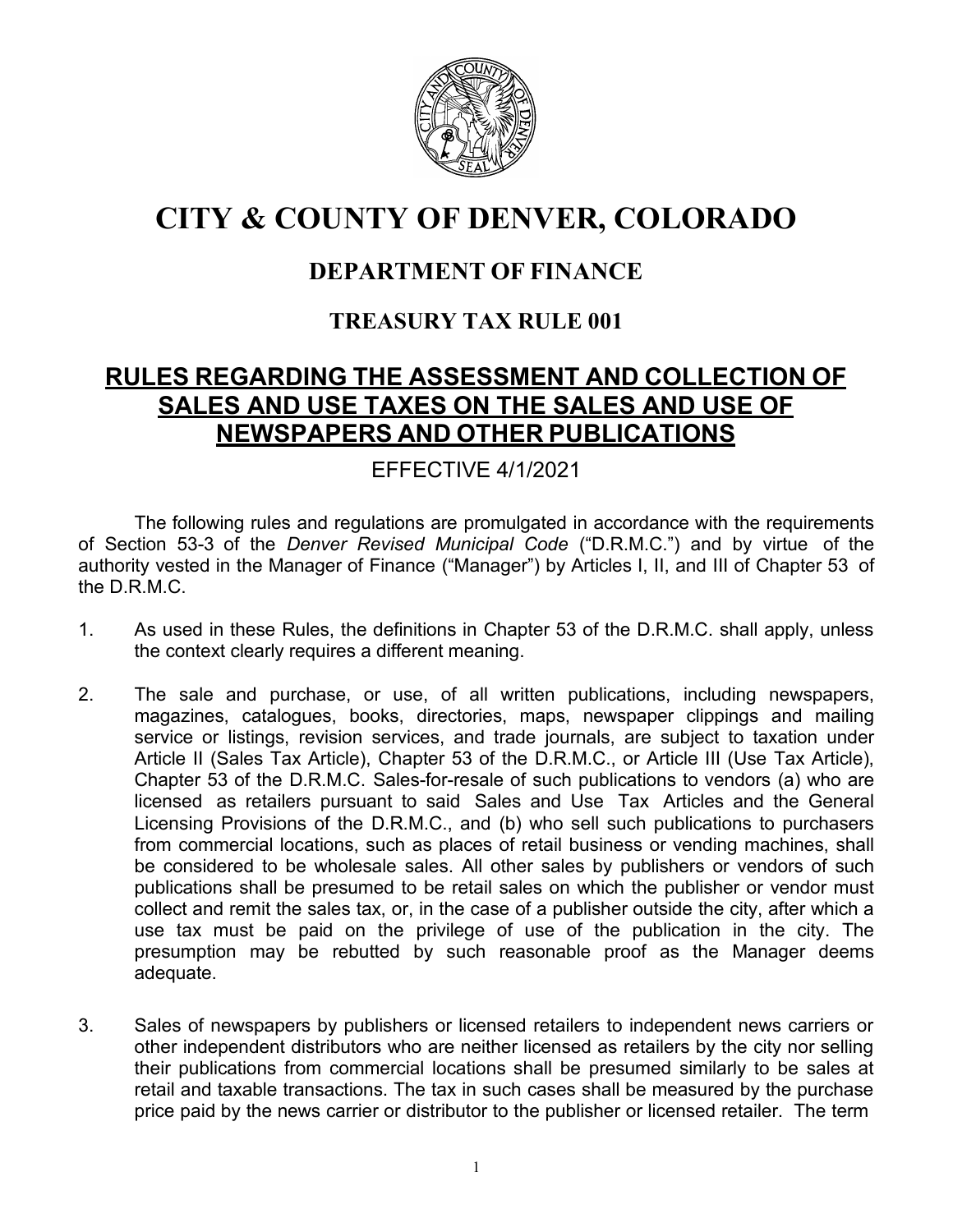"news carriers" as used herein shall mean those persons delivering or hawking newspapers on regularly established routes or at random locations.

- 4. In cases in which a publication is delivered or sent to a subscriber in the city as a result of a subscription to the publication being sent to a publisher located outside the city, but having commercial and tangible contacts with the city, the use of the publication within the city is subject to the use tax, and the publisher is required to obtain a City Retail Sales License and collect the tax and return it to the city. If, however, the publication is printed in the city and delivery is made outside of the city by mail, common carrier, or the publisher's truck, the transaction is not taxable.
- 5. The distribution of newspapers, trade journals, advertising pamphlets, circulars, leaflets, and similar items, which are distributed free of charge by any means, such as car-to-car or house-to-house delivery, or by being included in and distributed as part of a newspaper, are exempt from the sales and use taxes. However, a tax must be paid by the advertiser or distributor, or whoever pays for the preparation and printing of the publication, because the advertiser, distributor, etc., is presumed to be the user and consumer of the publication after the retail sale thereof. If the printer is licensed as a retailer by the city, the tax must be collected by the printer. If the printer is not licensed by the city, the purchaser must pay the tax to, and file a Consumer's Use Tax return with the city directly.
- 6. Publishers or printers of circulars, trade journals, etc., who themselves through their employees or agents distribute them free-of-charge must pay a tax but only based on the purchase price of the items used in the publication, such as printers ink, paper and so forth, for the publishers or printers are, in those cases, the ultimate consumers of the items used in publishing the circulars, trade journals, etc., and the publication is not thereafter sold at retail. If the carrier receives as compensation the total amount charged by the publisher to the purchaser, the distribution shall be considered a free handout by the publisher or printer thereof.
- 7. Publications vended through vending machines, located within the city, are subject to the sales tax and the vendor must, regardless of the price of the publication, pay over to the Manager an amount equivalent to the applicable tax rate in effect per the D.R.M.C. of gross sales made through vending machines.
- 8. All sales of publications by persons exempt from taxation, except the federal and state governments, and their agencies, are taxable to the same extent as sales by non-exempt persons.
- 9. Sales at retail of post cards or envelopes which have printed material added by a printer after having been acquired by or on behalf of the printer from the United States Postal Service are taxable, but the purchase price upon which the tax is based shall have deducted there from the postage.
- 10. Persons rendering services consume, many times, tangible personal property incidental to rendering services. The sales tax, and where applicable, the use tax, apply to the sale or use of such tangible personal property. If these persons rendering services, also sell tangible personal property to their customers, they become retailers with respect to such